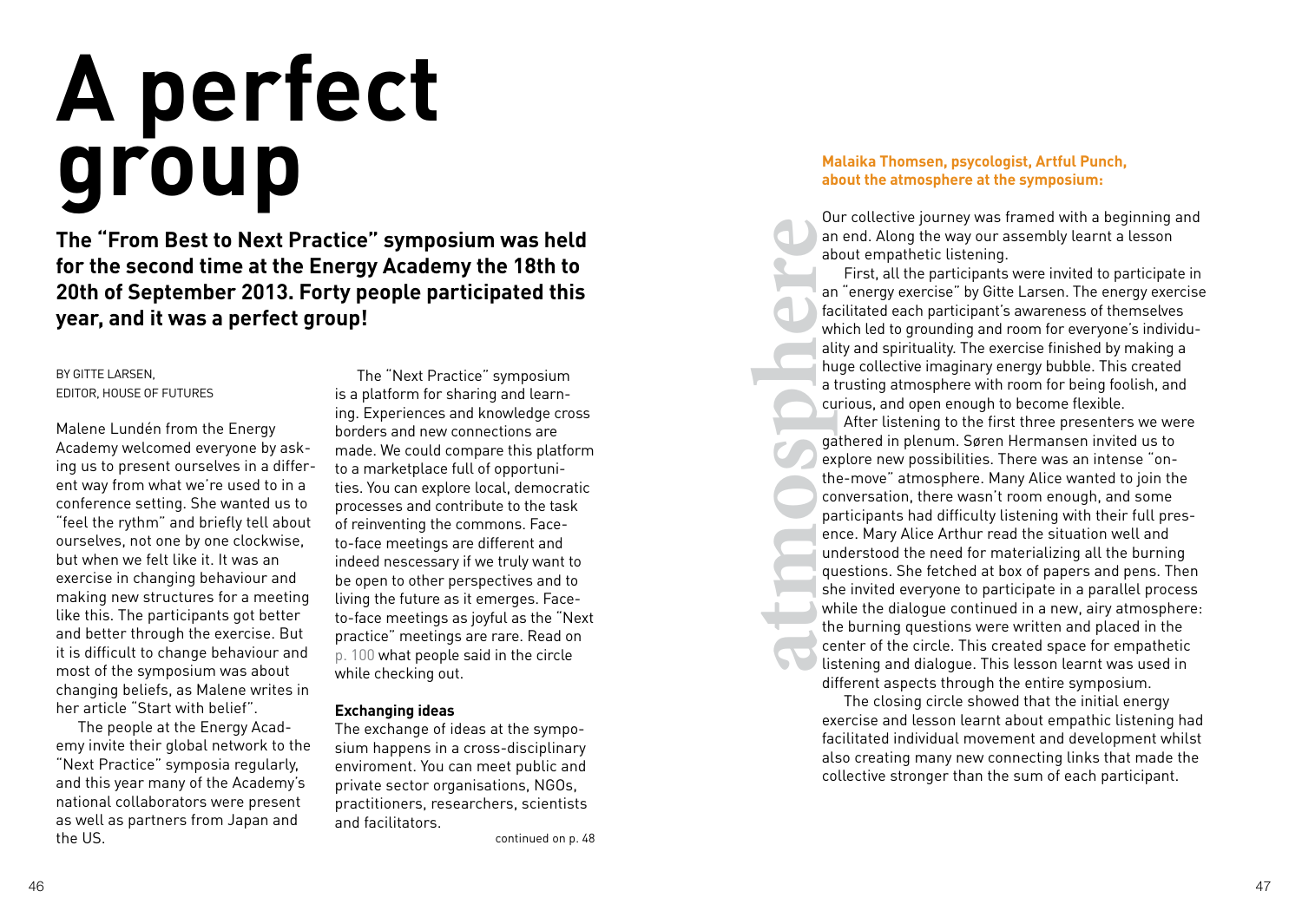

The symposium was facilitated by Søren Hermansen, director of the Energy Academy, and Malene Lundén, project manager in the areas of education and communication. Forty people participated, among them a Japanese collaborator, Iida Tetsunari, director of the Institute for Sustainable Energy Policies in Japan. "Tetso can learn many things from us, and we are interested in how we can help him even more. Not least, he can actually translate and apply the processual, democratic and social software needed to create community power back in Japan. It's very important that he is here, and perhaps this is even why we are here," said Søren Hermansen to welcome Tetsunari. Read the executive summary of his and the rest of the speaches on p. 56.

The "Next Practice" symposium is an event to be held regularly. The first was held in the Spring of 2011 (see box on p. 41), and the next (in 2015) will among other issues be about education for sustainable development. Who needs to be educated? By whom? How? And why?

### **The local place – a common**

"A common is not a stable thing", as Soeren Hermansen puts it. Today, lots of our communities are virtual. We do not need to share a local place

in order to take part in them. This is important and challenging when talking about reinventing the commons, which do not only include societal aspects and concrete local areas but also that we have access to clean water and air in specific places. Our starting point, then, is not virtual. How can we all, in our local communities, contribute to a sustainable development by starting where we are and using what we have?

Samsoe has come a long way, innovating their way through how to do this in an island community of 3700 citizens. Togetherness, leadership and ownership have been vital parts of the process. This takes shared activities and a shared mentality – a vision and a plan of how to become an international example of a renewable energy community. Agreeing about what to do in a local community and how and why to do it – these are the software parts of sustainable development. It's a matter of making the paths by walking them. Another important aspect of the success behind the island transition is the pragmatic, non-idealistic approach that the Energy Academy together with the population of Samsoe have put forward. "What's in it for me" has and will be a central aspect when taking the next steps forward.



#### **Else Marie Kaasboel, cand.mag., Lysbrocenteret, about the spiritual dimension of the symposium:**

"The wind blows wherever it pleases. You hear its sound, but you cannot tell where it comes from or where it is going. So it is with everyone born of the Spirit." – John 3:8

nt<br>or<br>we<br>sus<br>fr-We met on the island in the middle, in a space inspired by the knowledge and shapes of the past, filled with inspiration from the present and the future. Inspiration for our surroundings, for our conditions and meanings of life, and for human beings in movement - in transformation and creation. We met because we all - each in his or her own way - feel that something is happening, that something is possible and important and fantastic to take part in. Perhaps a vision, a hope or a dream? Or a prayer for help... We met in confidence, openness and expectation about this 'something' that can happen. For a few hours we became one, a one made up manifold of people.

We are being carried by the wind or the spirit, and we listen to its sound while the light flows in and around us in the open aspiration, which might or might not be perfect, but which is so wonderfully spiritual. A sensation which was so precisely expressed when Malene ended the symposium with the Leonard Cohen song, "Anthem" (see quote on p. 10).